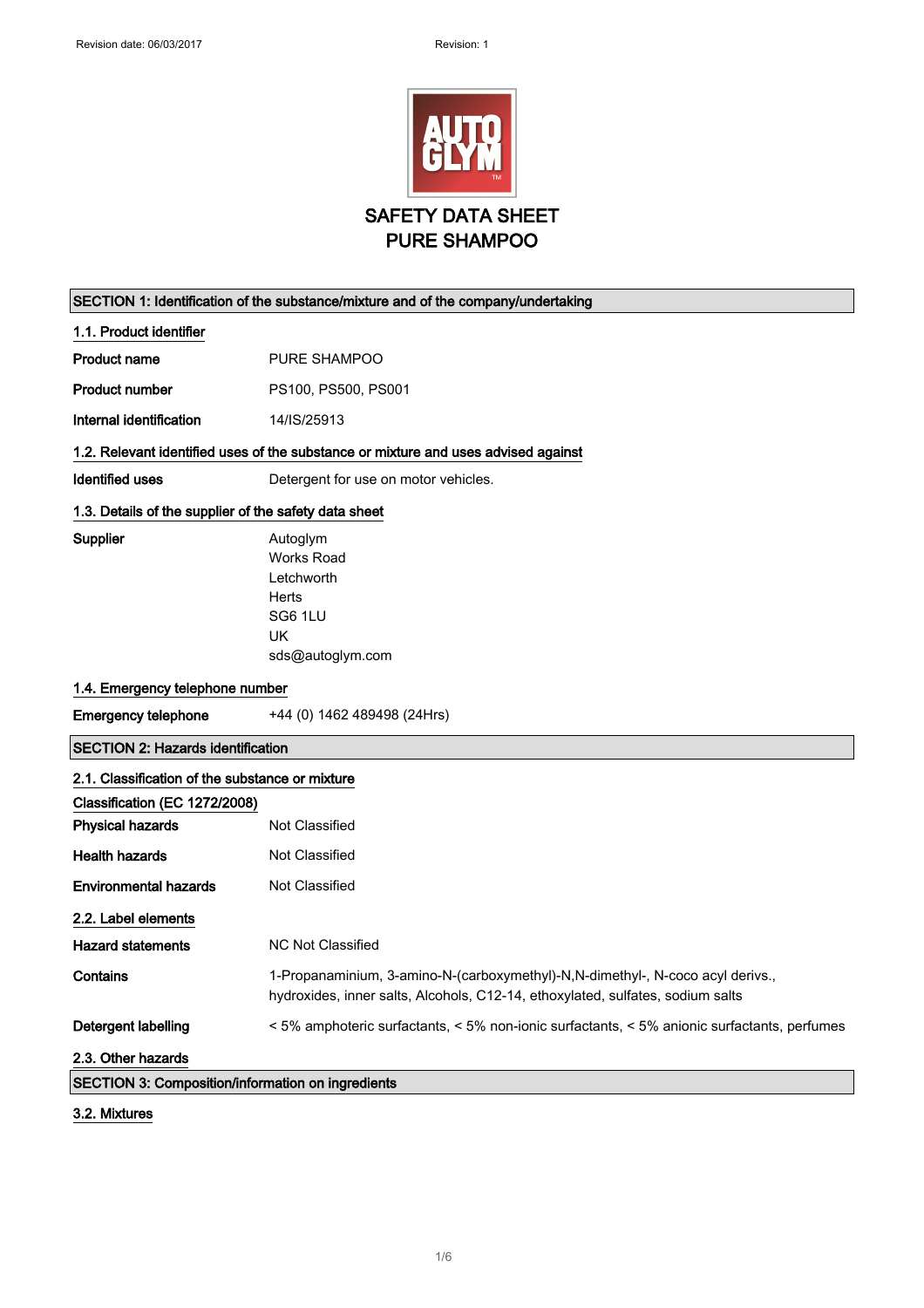| $1 - 5%$<br>1-Propanaminium, 3-amino-N-(carboxymethyl)-N,N-dimethyl-<br>, N-coco acyl derivs., hydroxides, inner salts |                                                                                                                     |                                                                                               |
|------------------------------------------------------------------------------------------------------------------------|---------------------------------------------------------------------------------------------------------------------|-----------------------------------------------------------------------------------------------|
| CAS number: 61789-40-0                                                                                                 | EC number: 263-058-8                                                                                                |                                                                                               |
| Classification<br>Skin Irrit. 2 - H315<br>Eye Dam. 1 - H318                                                            |                                                                                                                     |                                                                                               |
| $1 - 5%$<br>Alcohols, C12-14, ethoxylated, sulfates, sodium salts                                                      |                                                                                                                     |                                                                                               |
| CAS number: 68891-38-3                                                                                                 | EC number: 500-234-8                                                                                                | REACH registration number: 01-<br>2119488639-16-XXXX                                          |
| Classification<br>Skin Irrit. 2 - H315<br>Eye Dam. 1 - H318<br>Aquatic Chronic 3 - H412                                |                                                                                                                     |                                                                                               |
|                                                                                                                        | The Full Text for all R-Phrases and Hazard Statements are Displayed in Section 16.                                  |                                                                                               |
| <b>SECTION 4: First aid measures</b>                                                                                   |                                                                                                                     |                                                                                               |
| 4.1. Description of first aid measures                                                                                 |                                                                                                                     |                                                                                               |
| Inhalation                                                                                                             | Remove person to fresh air and keep comfortable for breathing.                                                      |                                                                                               |
| Ingestion                                                                                                              | Do not induce vomiting. Get medical attention immediately.                                                          |                                                                                               |
| Skin contact                                                                                                           | reuse. Get medical attention if any discomfort continues.                                                           | Rinse immediately with plenty of water. Take off contaminated clothing and wash it before     |
| Eye contact                                                                                                            | Rinse immediately with plenty of water. Continue to rinse for at least 15 minutes and get<br>Get medical attention. | medical attention. Remove any contact lenses and open eyelids wide apart. Rinse with water.   |
|                                                                                                                        | 4.2. Most important symptoms and effects, both acute and delayed                                                    |                                                                                               |
| Eye contact                                                                                                            | May cause temporary eye irritation.                                                                                 |                                                                                               |
|                                                                                                                        | 4.3. Indication of any immediate medical attention and special treatment needed                                     |                                                                                               |
| Notes for the doctor                                                                                                   | No specific recommendations.                                                                                        |                                                                                               |
| <b>SECTION 5: Firefighting measures</b>                                                                                |                                                                                                                     |                                                                                               |
| 5.1. Extinguishing media                                                                                               |                                                                                                                     |                                                                                               |
| Suitable extinguishing media                                                                                           |                                                                                                                     | The product is not flammable. Use fire-extinguishing media suitable for the surrounding fire. |
| 5.2. Special hazards arising from the substance or mixture                                                             |                                                                                                                     |                                                                                               |
| <b>Hazardous combustion</b><br>products                                                                                | Oxides of carbon.                                                                                                   |                                                                                               |
| 5.3. Advice for firefighters                                                                                           |                                                                                                                     |                                                                                               |
| Special protective equipment<br>for firefighters                                                                       | clothing.                                                                                                           | Wear positive-pressure self-contained breathing apparatus (SCBA) and appropriate protective   |
| <b>SECTION 6: Accidental release measures</b>                                                                          |                                                                                                                     |                                                                                               |

6.1. Personal precautions, protective equipment and emergency procedures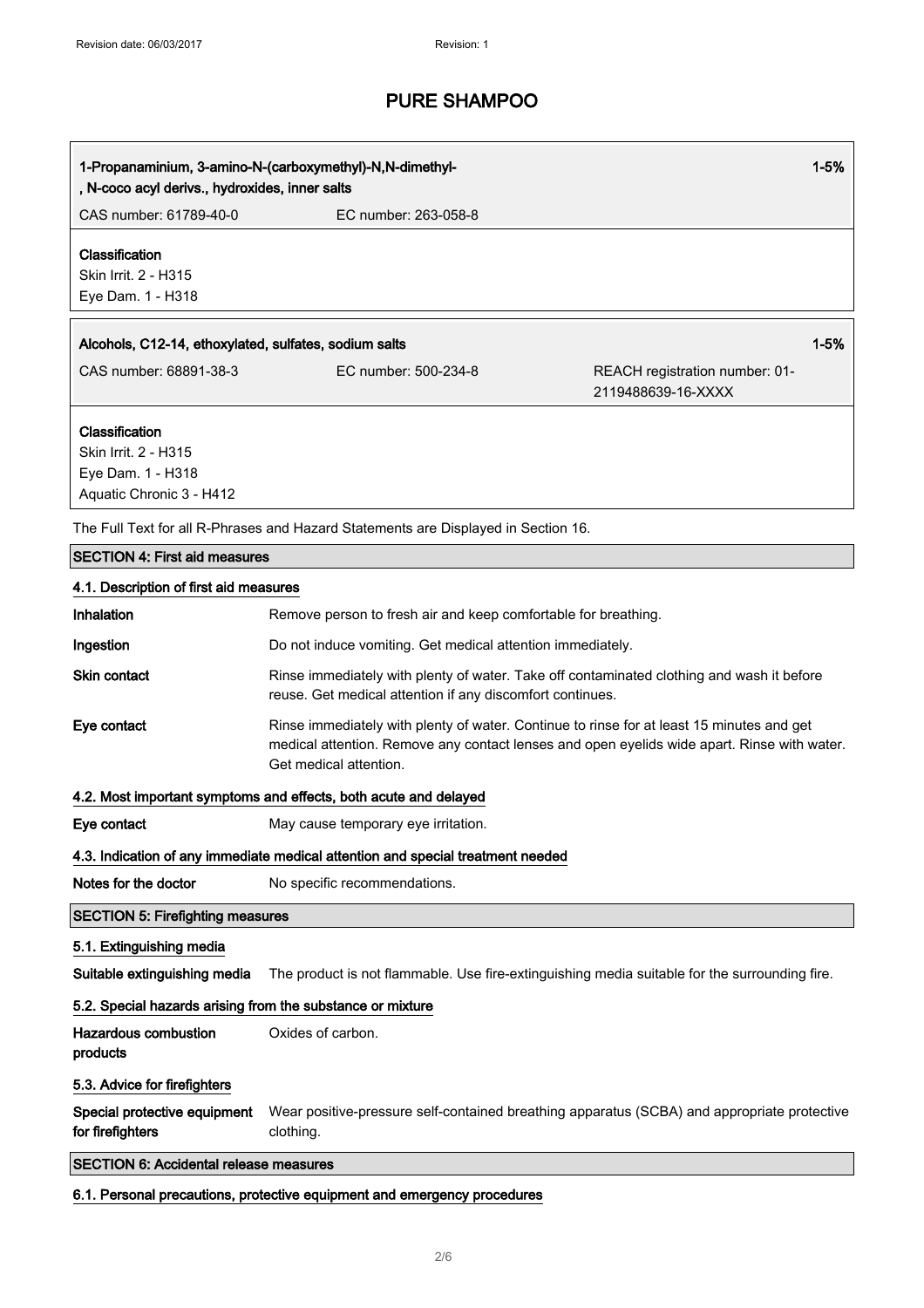| <b>Personal precautions</b>                                | Follow precautions for safe handling described in this safety data sheet. Take precautionary<br>measures against static discharges. Provide adequate ventilation.                                                                                              |
|------------------------------------------------------------|----------------------------------------------------------------------------------------------------------------------------------------------------------------------------------------------------------------------------------------------------------------|
| 6.2. Environmental precautions                             |                                                                                                                                                                                                                                                                |
| <b>Environmental precautions</b>                           | Spillages or uncontrolled discharges into watercourses must be reported immediately to the<br>Environmental Agency or other appropriate regulatory body. Avoid discharge into drains or<br>watercourses or onto the ground.                                    |
| 6.3. Methods and material for containment and cleaning up  |                                                                                                                                                                                                                                                                |
| Methods for cleaning up                                    | Absorb spillage with inert, damp, non-combustible material. Flush contaminated area with<br>plenty of water. Collect and place in suitable waste disposal containers and seal securely.<br>Dispose of contents/container in accordance with local regulations. |
| 6.4. Reference to other sections                           |                                                                                                                                                                                                                                                                |
| Reference to other sections                                | Wear protective clothing as described in Section 8 of this safety data sheet.                                                                                                                                                                                  |
| <b>SECTION 7: Handling and storage</b>                     |                                                                                                                                                                                                                                                                |
| 7.1. Precautions for safe handling                         |                                                                                                                                                                                                                                                                |
| <b>Usage precautions</b>                                   | Avoid contact with skin and eyes.                                                                                                                                                                                                                              |
| Advice on general<br>occupational hygiene                  | When using do not eat, drink or smoke. Wash hands thoroughly after handling.                                                                                                                                                                                   |
|                                                            | 7.2. Conditions for safe storage, including any incompatibilities                                                                                                                                                                                              |
| <b>Storage precautions</b>                                 | Store in tightly-closed, original container in a dry, cool and well-ventilated place. Keep only in<br>the original container.                                                                                                                                  |
| 7.3. Specific end use(s)                                   |                                                                                                                                                                                                                                                                |
|                                                            |                                                                                                                                                                                                                                                                |
| Specific end use(s)                                        | The identified uses for this product are detailed in Section 1.2.                                                                                                                                                                                              |
| <b>SECTION 8: Exposure Controls/personal protection</b>    |                                                                                                                                                                                                                                                                |
| 8.1. Control parameters                                    |                                                                                                                                                                                                                                                                |
| 8.2. Exposure controls                                     |                                                                                                                                                                                                                                                                |
| Protective equipment                                       |                                                                                                                                                                                                                                                                |
|                                                            |                                                                                                                                                                                                                                                                |
| Appropriate engineering<br>controls                        | Provide adequate ventilation.                                                                                                                                                                                                                                  |
| Eye/face protection                                        | Wear eye protection. EN 166:2001                                                                                                                                                                                                                               |
| <b>Hand protection</b>                                     | Wear protective gloves made of the following material: Nitrile rubber. The breakthrough time<br>for any glove material may be different for different glove manufacturers.                                                                                     |
| Hygiene measures                                           | Wash at the end of each work shift and before eating, smoking and using the toilet.                                                                                                                                                                            |
| <b>Respiratory protection</b>                              | Respiratory protection not required.                                                                                                                                                                                                                           |
| <b>SECTION 9: Physical and Chemical Properties</b>         |                                                                                                                                                                                                                                                                |
| 9.1. Information on basic physical and chemical properties |                                                                                                                                                                                                                                                                |
| Appearance                                                 | Viscous liquid.                                                                                                                                                                                                                                                |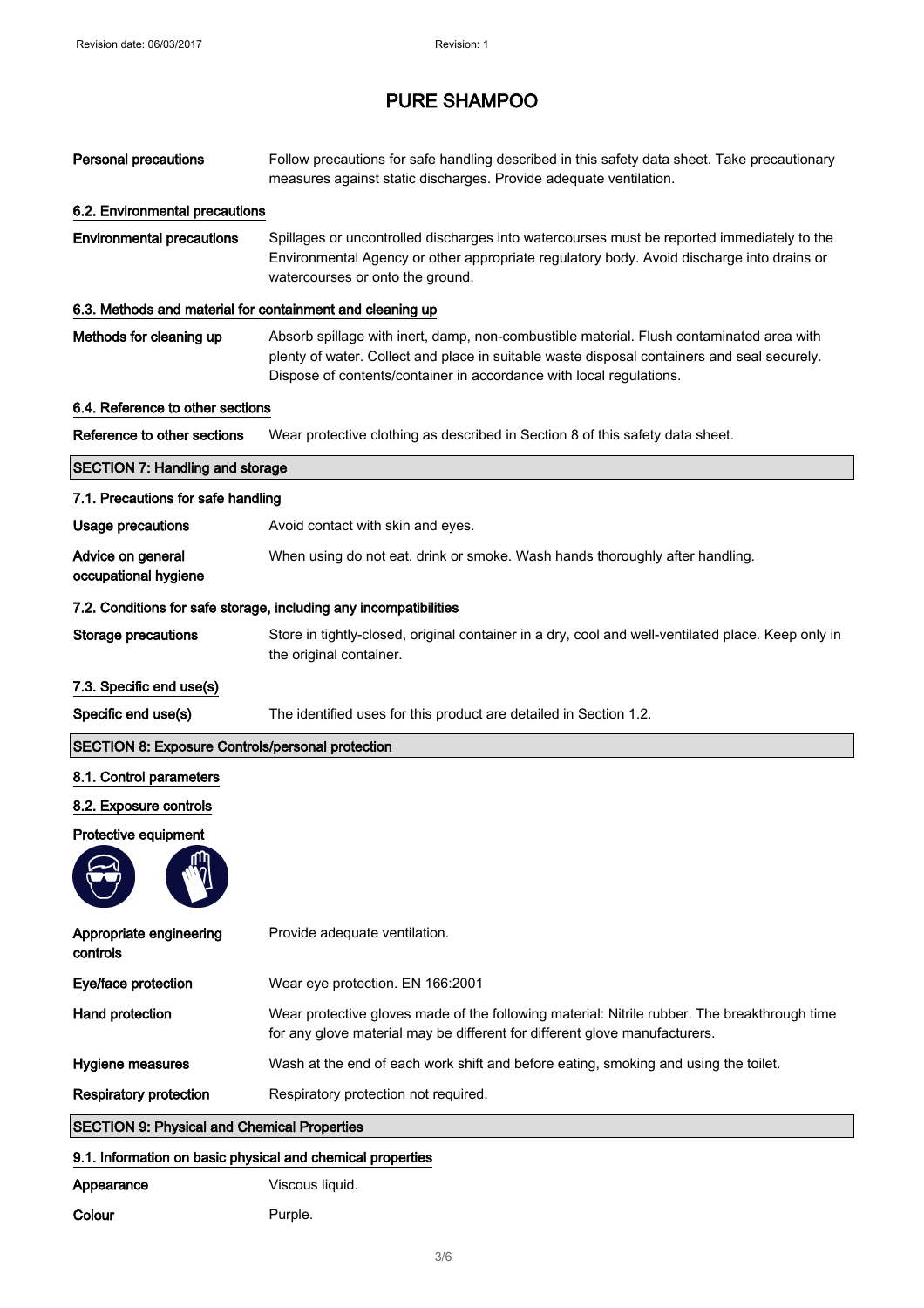| Odour                                           | Cherry.                                                                   |  |
|-------------------------------------------------|---------------------------------------------------------------------------|--|
| <b>Odour threshold</b>                          | No information available.                                                 |  |
| pH                                              | pH (concentrated solution): 8                                             |  |
| <b>Melting point</b>                            | No information available.                                                 |  |
| Initial boiling point and range                 | 100°C @                                                                   |  |
| Flash point                                     | Not applicable.                                                           |  |
| <b>Evaporation rate</b>                         | No information available.                                                 |  |
| <b>Evaporation factor</b>                       | No information available.                                                 |  |
| Upper/lower flammability or<br>explosive limits | No information available.                                                 |  |
| Vapour pressure                                 | No information available.                                                 |  |
| Vapour density                                  | No information available.                                                 |  |
| <b>Relative density</b>                         | ~1.01                                                                     |  |
| <b>Bulk density</b>                             | No information available.                                                 |  |
| Solubility(ies)                                 | Completely soluble in water.                                              |  |
| <b>Partition coefficient</b>                    | No information available.                                                 |  |
| Auto-ignition temperature                       | No information available.                                                 |  |
| <b>Decomposition Temperature</b>                | No information available.                                                 |  |
| <b>Viscosity</b>                                | No information available.                                                 |  |
| <b>Explosive properties</b>                     | No information available.                                                 |  |
| 9.2. Other information                          |                                                                           |  |
| <b>SECTION 10: Stability and reactivity</b>     |                                                                           |  |
| 10.1. Reactivity                                |                                                                           |  |
| Reactivity                                      | There are no known reactivity hazards associated with this product.       |  |
| 10.2. Chemical stability                        |                                                                           |  |
| <b>Stability</b>                                | Stable at normal ambient temperatures and when used as recommended.       |  |
| 10.3. Possibility of hazardous reactions        |                                                                           |  |
| Possibility of hazardous<br>reactions           | No potentially hazardous reactions known.                                 |  |
| 10.4. Conditions to avoid                       |                                                                           |  |
| Conditions to avoid                             | No specific requirements are anticipated under normal conditions of use.  |  |
| 10.5. Incompatible materials                    |                                                                           |  |
| Materials to avoid                              | Avoid contact with the following materials: Strong acids. Strong alkalis. |  |
| 10.6. Hazardous decomposition products          |                                                                           |  |
| Hazardous decomposition<br>products             | Not known.                                                                |  |
| <b>SECTION 11: Toxicological information</b>    |                                                                           |  |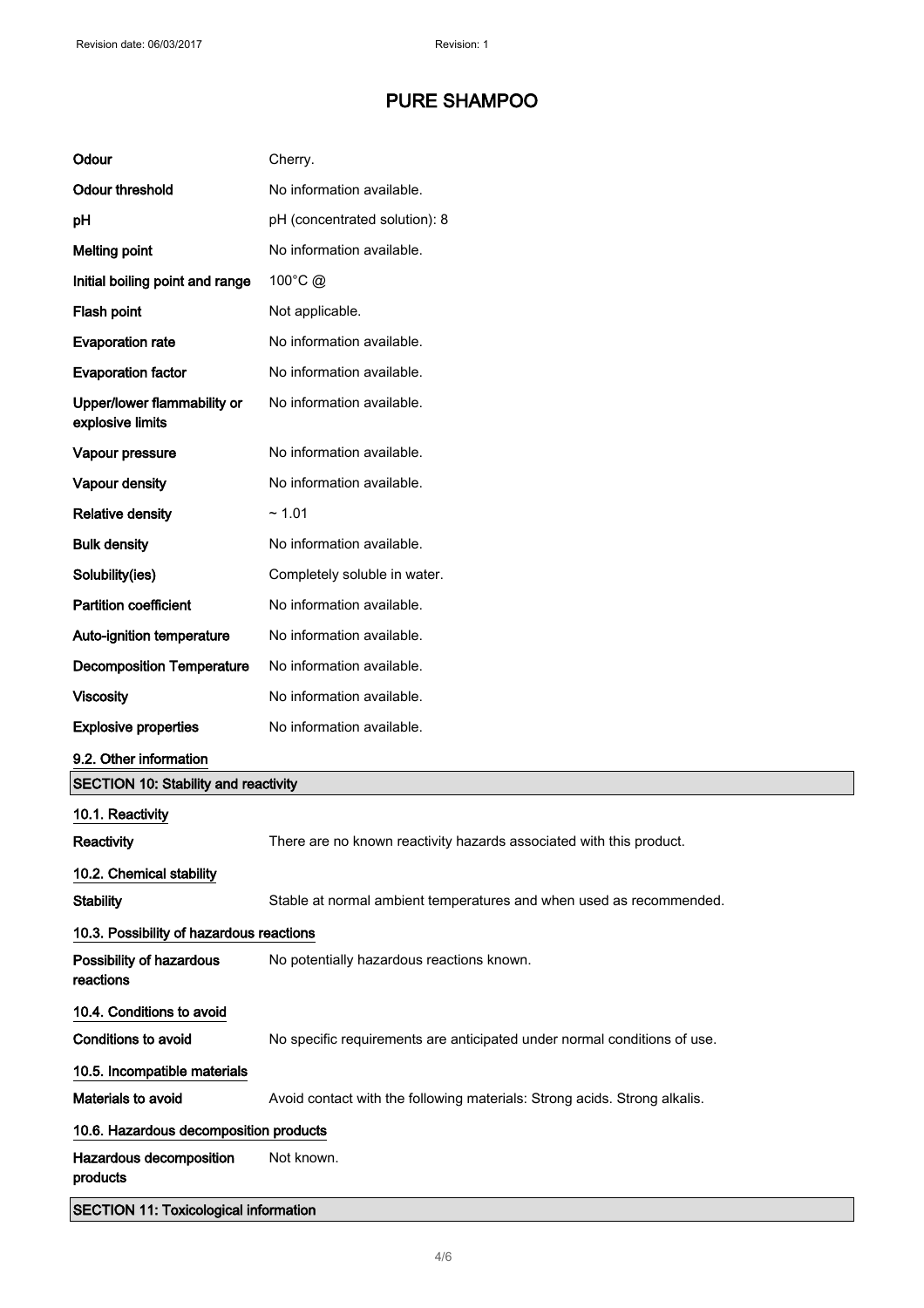## 11.1. Information on toxicological effects

| General information                                                      | This product has low toxicity. Only large quantities are likely to have adverse effects on<br>human health.           |  |
|--------------------------------------------------------------------------|-----------------------------------------------------------------------------------------------------------------------|--|
| <b>SECTION 12: Ecological Information</b>                                |                                                                                                                       |  |
| Ecotoxicity                                                              | The product is not expected to be hazardous to the environment.                                                       |  |
| 12.1. Toxicity                                                           |                                                                                                                       |  |
| 12.2. Persistence and degradability                                      |                                                                                                                       |  |
| 12.3. Bioaccumulative potential                                          |                                                                                                                       |  |
| <b>Bioaccumulative potential</b>                                         | Not determined.                                                                                                       |  |
| <b>Partition coefficient</b>                                             | No information available.                                                                                             |  |
| 12.4. Mobility in soil                                                   |                                                                                                                       |  |
| 12.5. Results of PBT and vPvB assessment                                 |                                                                                                                       |  |
| Results of PBT and vPvB<br>assessment                                    | This product does not contain any substances classified as PBT or vPvB.                                               |  |
| 12.6. Other adverse effects                                              |                                                                                                                       |  |
| <b>SECTION 13: Disposal considerations</b>                               |                                                                                                                       |  |
| 13.1. Waste treatment methods                                            |                                                                                                                       |  |
| <b>General information</b>                                               | Dispose of waste product or used containers in accordance with local regulations                                      |  |
| <b>Disposal methods</b>                                                  | Dispose of contents/container in accordance with local regulations.                                                   |  |
| <b>SECTION 14: Transport information</b>                                 |                                                                                                                       |  |
| General                                                                  | The product is not covered by international regulations on the transport of dangerous goods<br>(IMDG, IATA, ADR/RID). |  |
| 14.1. UN number                                                          |                                                                                                                       |  |
| Not applicable.                                                          |                                                                                                                       |  |
| 14.2. UN proper shipping name                                            |                                                                                                                       |  |
| Not applicable.                                                          |                                                                                                                       |  |
| 14.3. Transport hazard class(es)                                         |                                                                                                                       |  |
| No transport warning sign required.                                      |                                                                                                                       |  |
| 14.4. Packing group                                                      |                                                                                                                       |  |
| Not applicable.                                                          |                                                                                                                       |  |
| 14.5. Environmental hazards                                              |                                                                                                                       |  |
| Environmentally hazardous substance/marine pollutant<br>No.              |                                                                                                                       |  |
| 14.6. Special precautions for user                                       |                                                                                                                       |  |
| Not applicable.                                                          |                                                                                                                       |  |
| 14.7. Transport in bulk according to Annex II of MARPOL and the IBC Code |                                                                                                                       |  |
|                                                                          |                                                                                                                       |  |